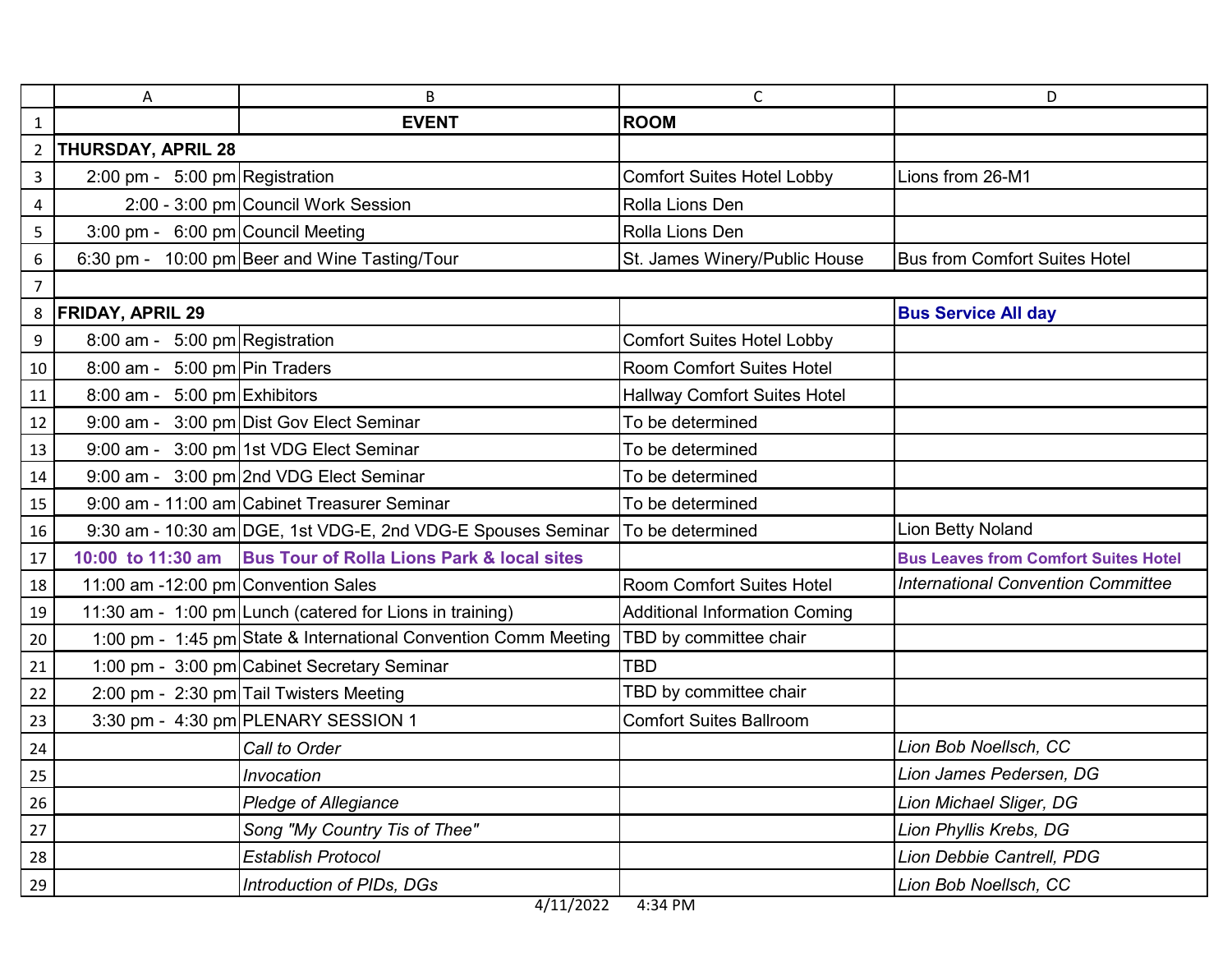|    | Α                                    | B                                                       | $\mathsf{C}$                           | D                                  |
|----|--------------------------------------|---------------------------------------------------------|----------------------------------------|------------------------------------|
| 30 |                                      | Introduce Past International President Joe Preston      |                                        | Lion Don Noland, PID               |
| 31 |                                      | <b>Welcome to District 26-M1</b>                        |                                        | Lion Jerry Reaves, DG              |
| 32 |                                      |                                                         |                                        |                                    |
| 33 |                                      | Welcome to Rolla, Missouri                              |                                        | <b>City Dignitary</b>              |
| 34 |                                      | Proclamation (city or State)                            |                                        |                                    |
| 35 |                                      | <b>REPORTS</b>                                          |                                        |                                    |
| 36 |                                      | <b>Resolutions Committee</b>                            |                                        | Lion James W. Rosbrugh, PDG, Chair |
| 37 |                                      | <b>Rules Committee</b>                                  |                                        | Lion Larry Boettcher, PCC, Chair   |
| 38 |                                      | 2021-2022 Host Committee                                |                                        | Lion Jennie Mosher, 1VDGE          |
| 39 |                                      | 2022-2023 Host Committee                                |                                        | Lion Howard Hawkins, PCC           |
| 40 |                                      | <b>KidSight</b>                                         |                                        | Lion Katherine Patterson-Paronto   |
| 41 |                                      | <b>Youth Committee</b>                                  |                                        | Lion Toni Mahoney                  |
| 42 |                                      | <b>Hearing Committee</b>                                |                                        | Lion Ron Campbell, PCC             |
| 43 |                                      | 4:30 pm - 5:30 pm Council Chair Interviews              | <b>Comfort Suites Small Conf. Room</b> | CC Noellsch, all DGEs              |
| 44 |                                      | 4:30 pm - 5:45 pm Hosp Room Set up                      | <b>Comfort Suites Ballroom</b>         | All Lions MD 26                    |
| 45 |                                      | 5:00 pm - 5:45 pm LCIF Silent Auction Donation Drop-off | <b>Comfort Suites Ballroom</b>         | Lions Allen and Laurie Taylor      |
| 46 |                                      | 6:00 pm - 9:00 pm LCIF Silent Auction                   | <b>Comfort Suites Ballroom</b>         | All Lions MD 26                    |
| 47 | 6:00 pm - 11:00 pm Hospitality Event |                                                         | <b>Comfort Suites Ballroom</b>         | All Lions MD 26                    |
| 48 |                                      |                                                         |                                        |                                    |
| 49 | <b>TIME</b>                          | <b>EVENT</b>                                            | <b>ROOM</b>                            |                                    |
|    | 50 SATURDAY, April 30                |                                                         |                                        |                                    |
| 51 | 7:30 am - 11:00 am Registration      |                                                         | <b>Comfort Suites Lobby</b>            |                                    |
| 52 | $8:00$ am - $3:00$ pm Pin Traders    |                                                         | <b>Room Comfort Suites Hotel</b>       |                                    |
| 53 |                                      | 8:00 am - 3:00 pm Exhibitors (Non Profits)              | Hallway outside of meeting rooms       |                                    |
| 54 |                                      | 8:00 am - 3:00 pm Exhibitors (For Profit)               | Comfort Suites Ballroom Hallway        |                                    |
| 55 |                                      | 8:30 am - 10:00 am PLENARY SESSION 2                    | <b>Comfort Suites Ballroom</b>         |                                    |
| 56 |                                      | Call to Order                                           |                                        | Lion Bob Noellsch, CC              |
| 57 |                                      | Invocation                                              |                                        | Lion Jene Crook, DG                |
| 58 |                                      | <b>Recognize Lions by District</b>                      |                                        | Lion Bob Noellsch, CC              |
| 59 |                                      | 4/11/2022<br>Recognize Host Committee                   |                                        | Lion Bob Noellsch, CC              |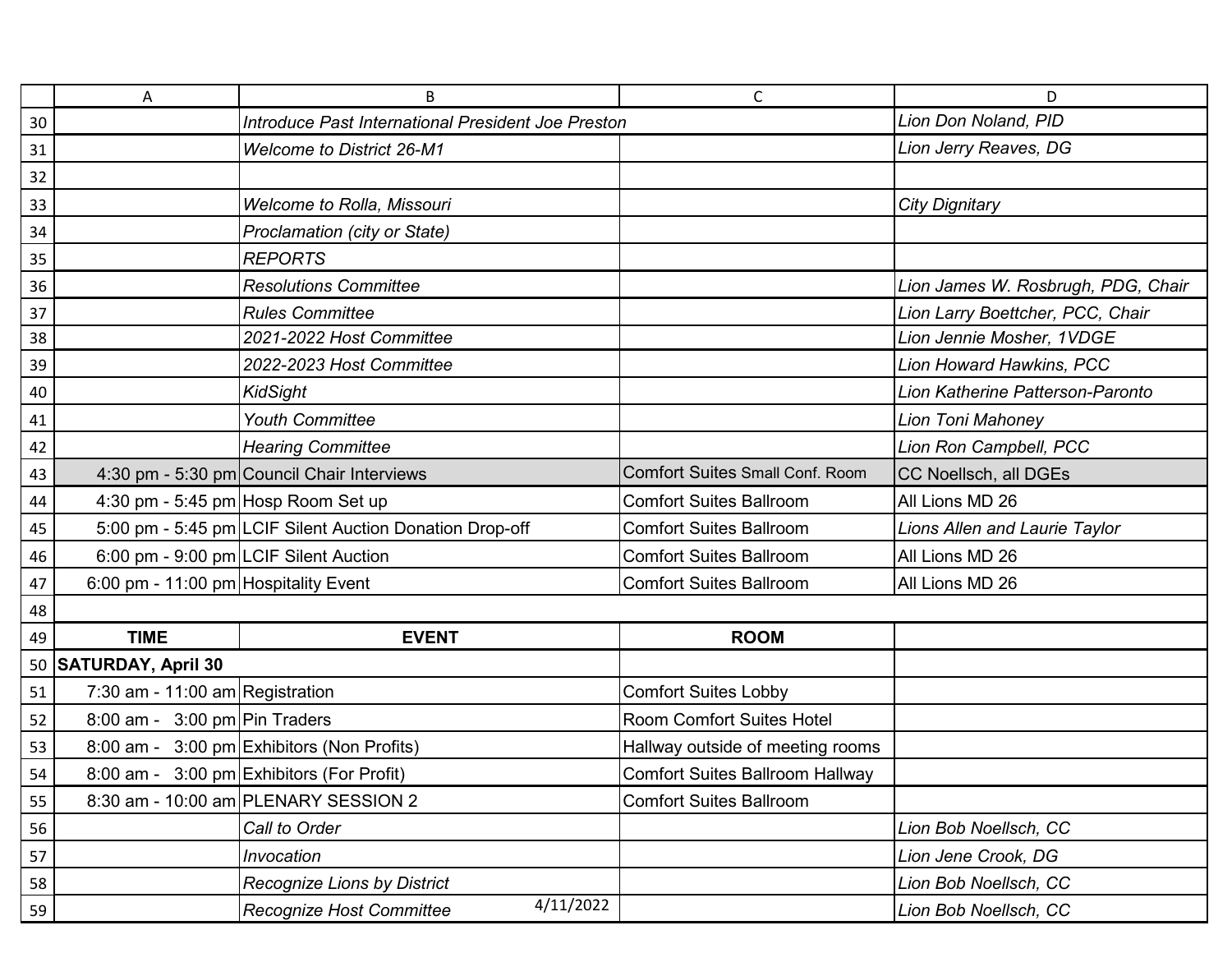|    | Α                                   | B                                                           | C                                          | D                                                                      |
|----|-------------------------------------|-------------------------------------------------------------|--------------------------------------------|------------------------------------------------------------------------|
| 60 |                                     | <b>REPORTS</b>                                              |                                            |                                                                        |
| 61 |                                     | <b>KidSight</b>                                             |                                            | Lion Katherine Patterson-Paronto                                       |
| 62 |                                     | Leader Dog                                                  |                                            | Lion Phyllis Krebs, DG                                                 |
| 63 |                                     | Lions Business Opportunities for Missouri Blind (LBOMB)     |                                            | Lion Melissa Anderson, DG                                              |
| 64 |                                     | Mid-South Lions Sight & Hearing Services                    |                                            | <b>Lion Scott Shelhamer</b>                                            |
| 65 |                                     | <b>Saving Sight</b>                                         |                                            | Tony Bavuso, CEO                                                       |
| 66 |                                     | <b>Eyeglass Recycling Program</b>                           |                                            | Lion Jeff Hilke, PCC                                                   |
| 67 |                                     | World Services for the Blind (WSB)                          |                                            | Lion Don Noland, PID                                                   |
| 68 | 10:00 am -11:30 am Convention Sales |                                                             |                                            | <b>International Convention Committee</b>                              |
| 69 |                                     | <b>INFORMATIONAL SEMINARS</b>                               |                                            |                                                                        |
| 70 |                                     | 10:00 am -10:50 am Lions Project: Canines for Companions    | Lion Teresa Hart (Bowling Green, KY)       |                                                                        |
| 71 |                                     |                                                             |                                            |                                                                        |
| 72 |                                     | 11:00 am -11:50 am Recent Advances in Low Vision Technology |                                            | Lions Bailey Hughes/ Wendy Jackson (Vision Rehab Center of the Ozarks) |
| 73 |                                     |                                                             |                                            |                                                                        |
| 74 |                                     | 12:00 pm - 1:30 pm ALL LIONS LCIF LUNCHEON - PLENARY 3      | <b>Comfort Suites Ballroom</b>             |                                                                        |
| 75 |                                     | Call to Order                                               |                                            | Lion Bob Noellsch, CC                                                  |
| 76 |                                     | Invocation                                                  |                                            | Lion Melissa Anderson, DG                                              |
| 77 |                                     | <b>Introduce Head Table</b>                                 |                                            | Lion Bob Noellsch, CC                                                  |
| 78 |                                     | <b>Introduce Tail Twisters</b>                              |                                            | Lion Sherl Horton, 1VDGE                                               |
| 79 |                                     | Lunch                                                       |                                            |                                                                        |
| 80 |                                     | Lions Clubs International Foundation (LCIF)                 |                                            | Lion Don Noland, PID                                                   |
| 81 |                                     | <b>Peace Poster Presentation</b>                            |                                            | Lion Toni Mahoney                                                      |
| 82 |                                     | Drawings/Unfinished Business                                |                                            |                                                                        |
|    | 83 1:40 p.m. to 2:40 p.m.           | <b>Questions &amp; Answers</b>                              | <b>Comfort Suites Ballroom</b>             | Lion Joe Preston, PIP                                                  |
|    | 84 2:45 p.m.                        | <b>Credentials Committee</b>                                | <b>Comfort Suites Small Conf. Room</b>     |                                                                        |
|    | 85 2:45 p.m.                        | <b>Election Committee</b>                                   | <b>Comfort Suites Computer Room</b>        |                                                                        |
|    | 86 2:45 p.m.                        | <b>Breakout to All District Caucus</b>                      | <b>Assorted areas Comfort Suites Hotel</b> |                                                                        |
|    | 87 3:00 p.m. -?????                 | Voting                                                      | <b>Comfort Suites Ballroom</b>             |                                                                        |
| 88 |                                     | 5:00 p.m. Cash Bar Opens                                    | Rolla Lions Den                            |                                                                        |
| 89 | 5:00 pm - $6:30$ pm PDG Reception   | 4/11/2022                                                   | Rolla Lions Den                            |                                                                        |